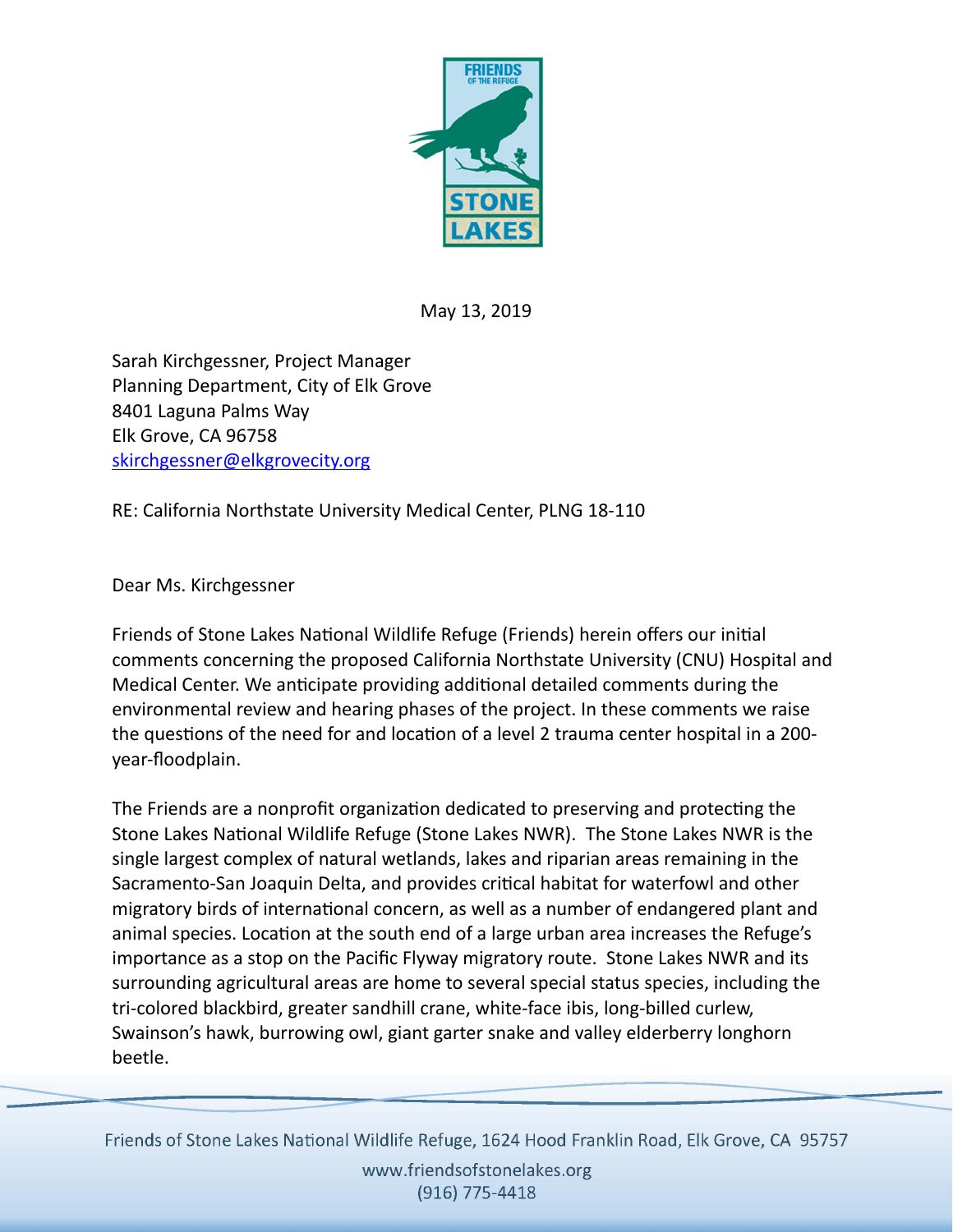The Stone Lakes NWR's proximity to Elk Grove and urban Sacramento provides unique opportunities for residents to experience the natural environment close to home. Yet that same proximity presents significant challenges to protecting wildlife and its habitat. It is the Friends goal to enhance those opportunities and to avoid or minimize the impacts.

The project site is located just across the freeway from the refuge boundary. The north arm of North Stone Lakes is located just yards from the project site. Waterfowl feed and roost in the lake and on surrounding lands. The proposed 12 story hospital structure represents a significant bird strike hazard to these migratory waterfowl. Emergency helicopter airlifs from the proposed helipad atop the structure will most likely approach and depart over the refuge in order to minimize noise impacts on the surrounding neighborhood. This will increase the risk and danger of bird strikes. Helicopter noise will also adversely impact the refuge. These impacts alone justify a full CEQA environmental review of the project. We will comment in more detail during that phase of the project review.

Perhaps more central questions underlying this proposed project, and deserving more immediate attention, are the larger issues of need and location. Is another hospital with a level 2 trauma center needed in the Sacramento Region, and if so, is the proposed location at the very southwest corner of the urban area within the 200-year flood plain a logical place for its location? We believe that these questions trump the fact that the proposed improvements are convenient to the applicant's current base of operation.

We therefore urge the City of Elk Grove to seek independent input and evaluation of **the need for this facility in a regional context. We urge the City to examine the proposed location in the context existing and planned hospitals and trauma centers in the region. We urge the City to assess the feasibility of the proposed project providing acute care services during a major flood event.** 

These questions are often given short shrift in the analysis and hearing of major investor driven projects. Too often, hearings focus on the specifics of neighborhood and environmental impacts on the one hand, or economic benefits on the other--not fundamental questions of need. Towards that end, we also urge the City to structure its staff analysis and, more importantly, its hearings, to ensure that adequate time, comment opportunity and deliberative attention is devoted to these important questions.